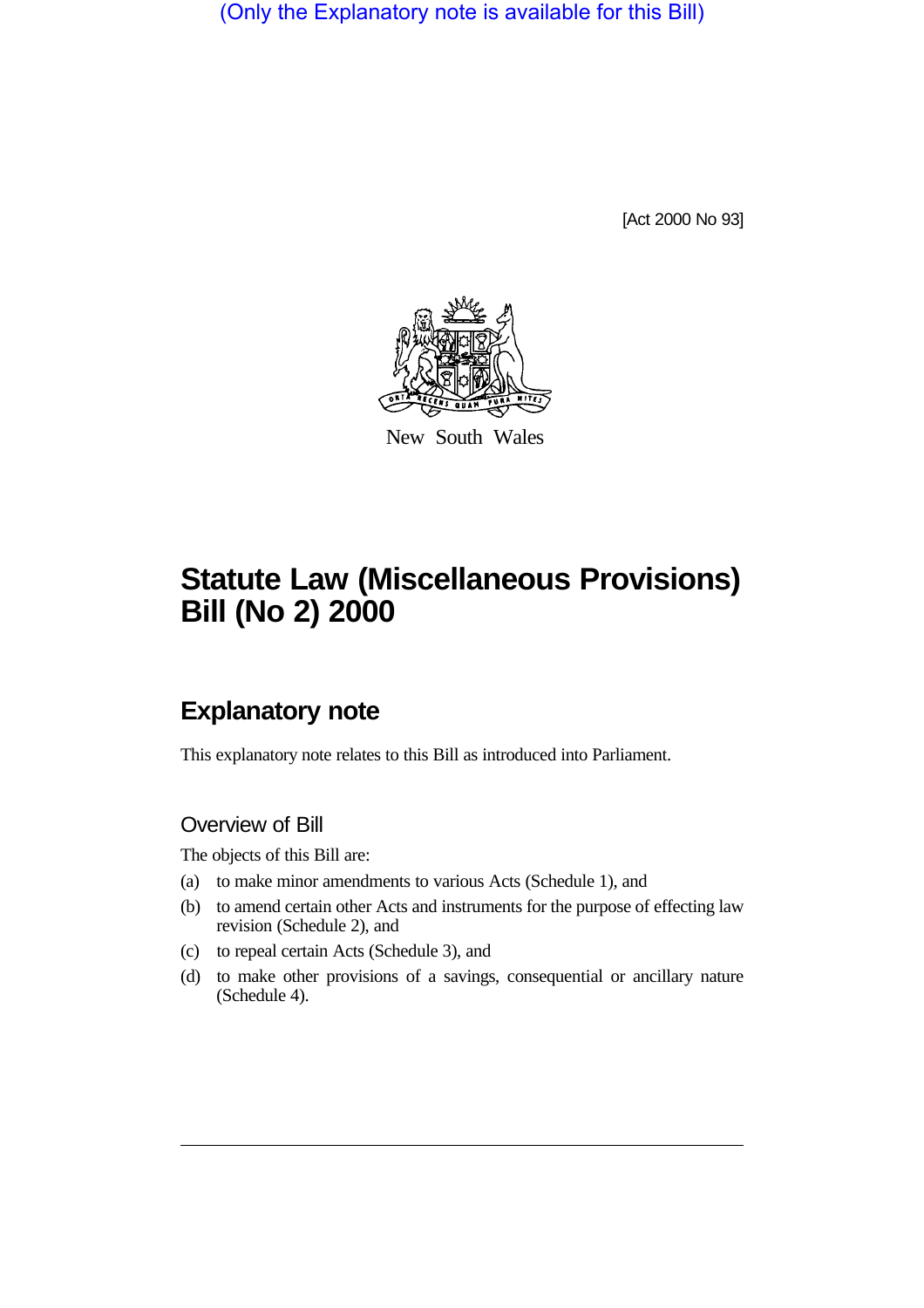Statute Law (Miscellaneous Provisions) Bill (No 2) 2000 [Act 2000 No 93]

Explanatory note

# Outline of provisions

**Clause 1** sets out the name (also called the short title) of the proposed Act.

**Clause 2** provides for the commencement of the proposed Act.

**Clauses 3** and **5** are machinery provisions that give effect to the Schedules to the proposed Act that contain amendments and savings and transitional provisions.

**Clauses 4** gives effect to the Schedule to the proposed Act that contains repeals. The clause also repeals a Regulation that is no longer required.

**Clause 6** makes it clear that the explanatory notes contained in the Schedules do not form part of the proposed Act.

#### **Schedule 1 Minor amendments**

**Schedule 1** makes amendments to the following Acts: Access to Neighbouring Land Act 2000 No 2 Child Protection (Offenders Registration) Act 2000 No 42 Children (Detention Centres) Act 1987 No 57 Community Land Management Act 1989 No 202 Co-operative Housing and Starr-Bowkett Societies Act 1998 No 11 Crimes (Administration of Sentences) Act 1999 No 93 Dental Technicians Registration Act 1975 No 40 Environmental Planning and Assessment Act 1979 No 203 Law Enforcement (Controlled Operations) Amendment Act 1999 No 79 Liquor Act 1982 No 147 Motor Accidents Compensation Act 1999 No 41 National Rail Corporation (Agreement) Act 1991 No 82 Ombudsman Act 1974 No 68 Poisons and Therapeutic Goods Act 1966 No 31 Police Service Act 1990 No 47 Privacy and Personal Information Protection Act 1998 No 133 Property, Stock and Business Agents Act 1941 No 28 Protection of the Environment Operations Act 1997 No 156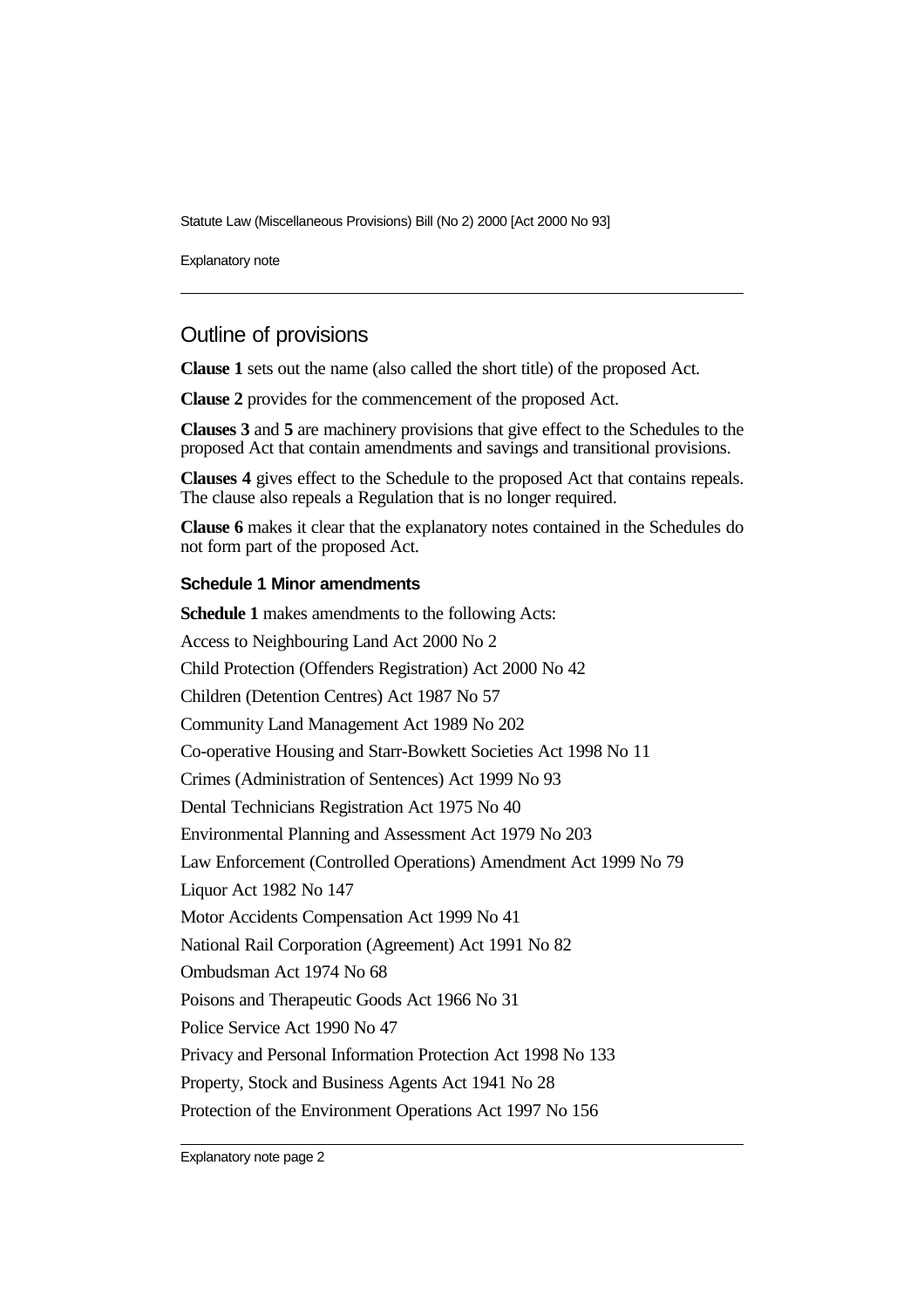Statute Law (Miscellaneous Provisions) Bill (No 2) 2000 [Act 2000 No 93]

Explanatory note

Registered Clubs Act 1976 No 31

Residential Parks Act 1998 No 142

Residential Tenancies Act 1987 No 26

Restraints of Trade Act 1976 No 67

Rural Lands Protection Act 1998 No 143

Senators' Elections Act 1903 No 9

State Owned Corporations Act 1989 No 134

Stock (Chemical Residues) Act 1975 No 26

Strata Schemes Management Act 1996 No 138

Victims Support and Rehabilitation Act 1996 No 115

Waste Minimisation and Management Act 1995 No 102

The amendments to each Act are explained in detail in the explanatory note relating to the Act concerned set out in Schedule 1.

#### **Schedule 2 Amendments by way of law revision**

**Schedule 2** amends certain Acts and instruments for the purpose of effecting law revision. For example, the amendments update references to Acts and make minor corrections and changes relating to consistency with modern style.

The amendments to each Act or instrument are explained in detail in the explanatory note relating to the Act or instrument concerned set out in Schedule 2.

#### **Schedule 3 Repeals**

**Schedule 3** repeals a number of Acts. The Schedule repeals amending Acts enacted at least 2 years ago that contain no substantive provisions that need to be retained and more recent amending Acts where the relevant Principal Act has been reprinted.

The Acts that were amended by the Acts being repealed are up-to-date on the Legislation Database maintained by the Parliamentary Counsel's Office and are available electronically.